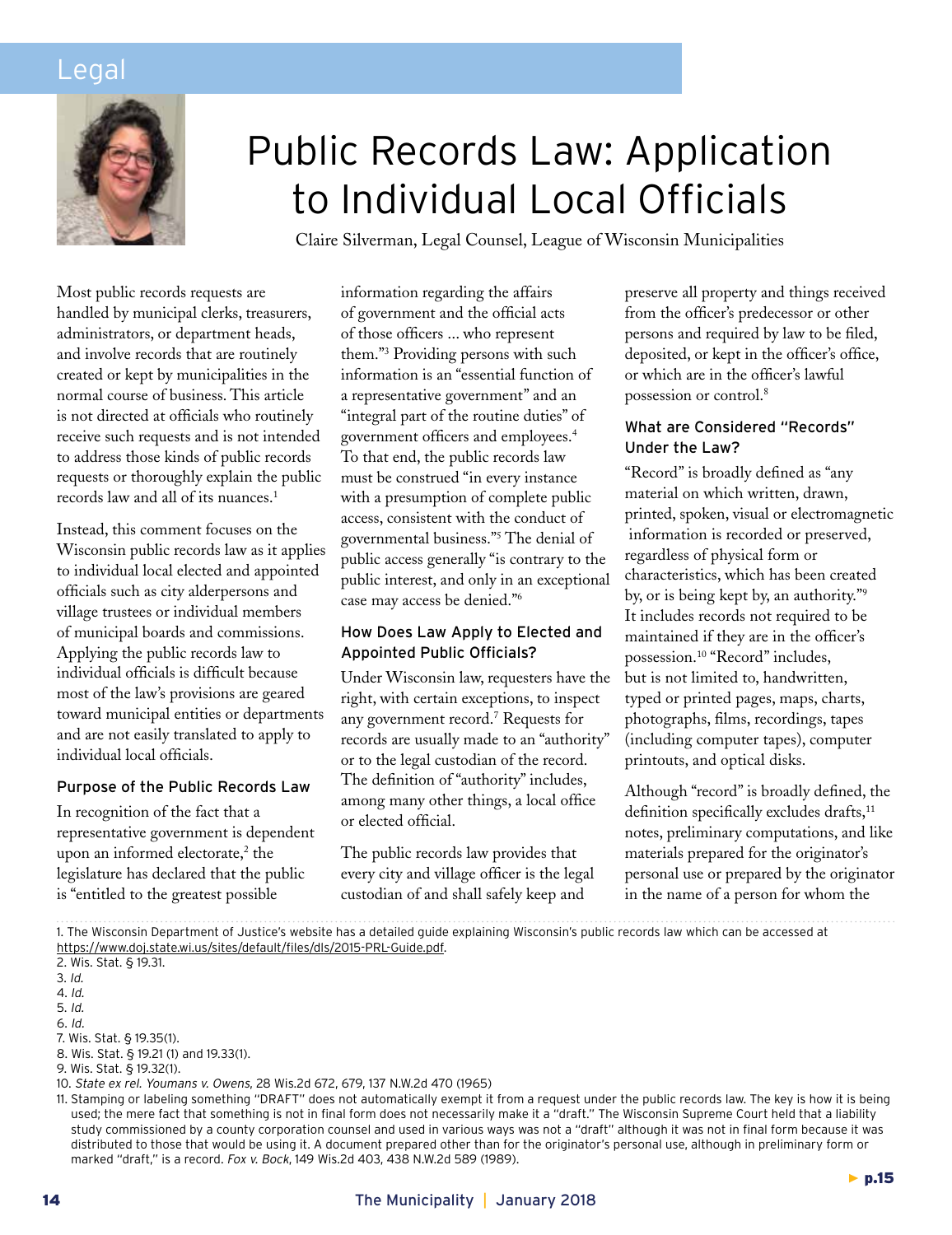originator is working. The definition also excludes materials that are purely the personal property of the custodian and have no relation to his or her office. Finally, the definition of "record" excludes materials to which access is limited by copyright, patent or bequest; and published materials in the possession of an authority other than a public library which are available for sale, or which are available for inspection at a public library.

Whether or not something is a "record" depends on its content rather than its location. Thus, it doesn't matter if it was created or received on a personal device; the key question is whether it relates to the office.

# What Kind of Records Should Individual Local Officials Keep?

As noted above, the public records law requires you to safely keep and preserve things which are in your lawful possession or control. "Record" is defined as information *created* or *kept by* an authority. Documents that you create in your official capacity, that are not otherwise kept or maintained by the municipality, are public records that you should maintain in accordance with the rules relating to public records. Some examples of such records would be newsletters and other correspondence sent by an official to constituents, and calendars or schedules that an official maintains relating to his or her official responsibilities. Although the law does not appear to require it, local officials may wish to keep copies of all correspondence personally sent to them by constituents or people having business with the municipality where the information is directed to the local

official and not the municipality or larger governmental body. If you are not required to maintain something but it's in your possession when requested, then it's being "kept" by you and you will likely need to provide access to it unless an exemption applies. No elective official is responsible for the record of any other elective official unless he or she has possession of the record of that other official.12

The Wisconsin court of appeals has held that the plain language of "record" in Wis. Stat. §§ 19.32(2) and 19.35(5) does not include identical copies of otherwise available records.13 Thus, you need not keep or provide copies of things like meeting agendas, and information contained in meeting packets and distributed to you in your official capacity. Such documents are typically maintained by and can be requested from the clerk. As a practical matter, there is no reason for all of the members of the governing body to maintain their own set of such documents.

Some common records that are deemed to have little continuing value once their purpose has been served can be disposed of pursuant to a schedule created by the Department of Administration Records Management Section and approved by the Public Records Board.14

Some municipalities have created a central repository to collect records of individual governing body members. To the extent that the municipality maintains a central repository and all records that are collected, the municipality is in a position to respond to record requests and the individual local officials would not need to keep

or maintain the records. However, most municipalities probably do not have such a system and without one, an elected official is typically the legal custodian of records he or she creates or receives and retains.

# How Long do I Need to Keep Records that I Have Created or Kept as an Elected Official?

For offices with a successor, the law clearly requires the incumbent to safely keep and preserve records relating to the office and transfer them to the officer's successor. The law imposes penalties when a demand is made for the records pertaining to the office to be turned over to the successor and an official fails to do so.15 However, it is unclear whether individual officers like alderpersons or village trustees or board and commission members have a "successor" in the sense that officers like a mayor, municipal clerk, treasurer, assessor, etc. do.

The default retention period for a "city or village public record" is  $7$  years<sup>16</sup> but the law does not appear to require retention of records of individual governing body members (trustees and common council members). The lack of clear guidelines or requirements makes determining how long to keep records difficult but records that need to be kept should be maintained, at a minimum, until the official is no longer in office. In DOJ correspondence, an assistant attorney general opined that the public records law did not require a former alderperson to provide public access to records created or maintained during his service in office and under his personal control, as he was no longer an "authority" under the law.17

12. Wis. Stat. § 19.35(6)

13. Stone v. Bd. of Regents of Univ. of Wisconsin Sys., 2007 WI App 223, ¶ 27, 305 Wis. 2d 679, 694, 741 N.W.2d 774, 781.

- 14. For more information on this schedule, visit the Public Records Board's website or see Public Records 98.
- 15. Wis. Stat. § 19.21.

16. Wis. Stat. § 19.21(4)(b). However, local governments have authority to enact ordinances that set a shorter retention period for records. Such ordinances must be approved by the Wisconsin Public Records Board.

17. DOJ Correspondence from Assistant Attorney General Lewis Beilin to Lisa Seiser and Kayla Bunge, dated October 4, 2010.

 $\blacktriangleright$  p.16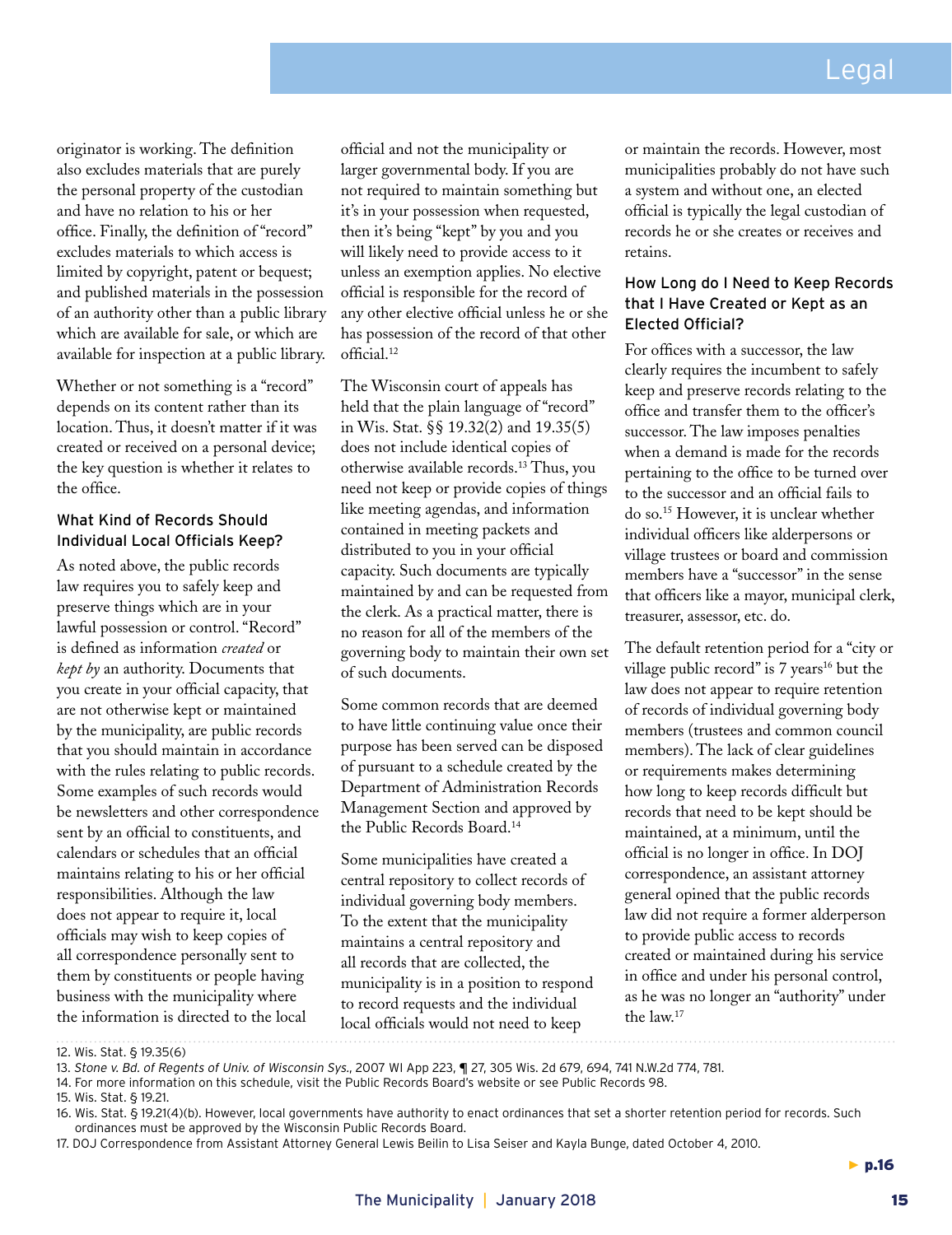# Legal

Importantly, documents that are the subject of a request for inspection may *not* be destroyed until the matter has been finally resolved and the requester, if he or she chooses to do so, has had the opportunity to pursue the matter through the various channels of appeal set forth in the law.18

#### Is there a Time Frame for Responding to a Records Request?

The law requires that you respond "as soon as practicable and without delay."19 The Attorney General's office usually views a response within two weeks as reasonable.

# Can I Ignore a Request if it is Not in Writing or if the Request is for a Record I Don't Have or if the Requester Refuses to Identify Himself or Explain Why He Wants the Record?

Generally speaking, it is never wise to "ignore" a request. A records request does not have to be made in writing. If a request is oral, a denial may be oral but the requester has the option of demanding a written statement of reasons within five days of the denial. If the request is for a record that the official determines he does not have, then the official should inform the requester that he does not have such a record. Finally, the request may not be denied because the requester is unwilling to be identified or state the purpose of the request. However, a requester may be required to show acceptable identification if the record is kept at a private residence or whenever security reasons or federal law or regulations require.20

## What Reasons are Valid Reasons for Denying a Request for a Public Record?

A record request can be denied if it is not reasonably limited as to subject matter or time period, $^{21}$  or if the record does not exist and the custodian or authority would have to create a new record by extracting information from existing records and compiling a new format.<sup>22</sup> Access to a record may also be denied if the record is exempted from the public record law's reach by a clear statutory exception, or if the courts have created a limitation for a certain type of record under the common law. Finally, access may be denied if the custodian conducts what is known as the "balancing test" and determines that the harm to the *public* interest (as opposed to the official's personal interest) from inspection outweighs the public interest in inspection.23

When conducting the balancing test or determining whether a record request should be denied or granted, it is important to remember that there is a very strong presumption in favor of access.24

Finally, any denial must be based on specific policy reasons. If the custodian denies access, he or she cannot merely assert, in general terms, that disclosure would be against the public interest. Instead the custodian must give specific reasons for the denial.25

# What Should I do if I Receive a Records Request?

Examine the request to see what the requester is seeking and then determine whether you are the legal custodian of any such record. If you have such

a record, then determine whether it is subject to release under the public records law. If you determine that the record is not exempt from disclosure by virtue of a clear statutory or commonlaw exemption, then conduct the balancing test to determine whether the harm to the *public* interest from disclosure outweighs the public interest in disclosure.

In conducting the balancing test, remember that the public records law is "construed in every instance with a presumption of complete public access, consistent with the conduct of governmental business," and that the legislature has declared that the "denial of public access generally is contrary to the public interest, and only in an exceptional case may access be denied.<sup>26</sup> If you determine that the request should be denied after conducting the balancing test, it is necessary to assert specific policy reasons for the denial. It is not enough to state the legal conclusion that the public harm from disclosure outweighs the public interest in disclosure. Make sure that you respond as soon as practicable and without delay.

If the request was made orally, you can deny the request orally unless the requester demands a written statement of the reasons the request was denied within five business days of the oral denial. If you deny a written request, in whole or in part, you must give the requester a written statement of the reasons for denying the written request and must inform the requester that the determination is subject to review by mandamus action or upon application to the district attorney or attorney general.<sup>27</sup>

<sup>18.</sup> Wis. Stat. § 19.35(5). 19. Wis. Stat. § 19.35(4). 20. Wis. Stat. § 19.35(1). 21. Wis. Stat. § 19.35(1)(h). 22. Wis. Stat. § 19.35(1)(1).

<sup>23.</sup> State ex rel. Youmans v. Owens, 28 Wis.2d 672, 137 N.W.2d 470 (1965).

<sup>24.</sup> Wis. Stat. § 19.31.

<sup>25.</sup> Newspapers. Inc. v. Breier, 89 Wis.2d 417, 279 N.W.2d l79 (1979).

<sup>26.</sup> Wis. Stat. § 19.31. 27. Wis. Stat. § 19.35(4)(b).